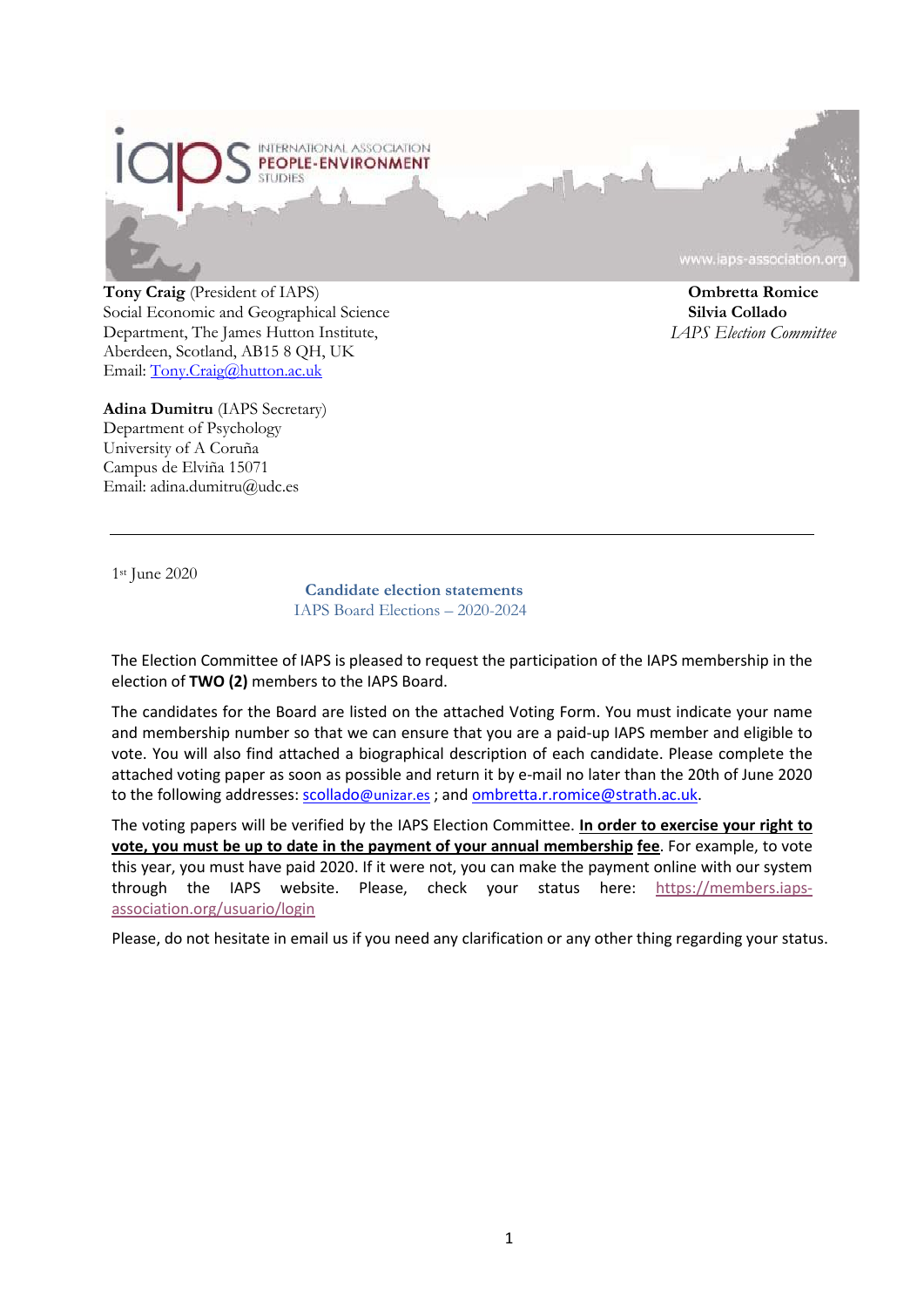# **Candidates: IAPS Board / Election statements**

| <b>Election Statement</b>                                                                                                                                                                           |                                                                                                                                                                                                                                                                                                                                                                                                                                                                                                                                                                                                                                                                                                                                                                                                                                                                                                                                                                                                                                                                                                                                    |  |
|-----------------------------------------------------------------------------------------------------------------------------------------------------------------------------------------------------|------------------------------------------------------------------------------------------------------------------------------------------------------------------------------------------------------------------------------------------------------------------------------------------------------------------------------------------------------------------------------------------------------------------------------------------------------------------------------------------------------------------------------------------------------------------------------------------------------------------------------------------------------------------------------------------------------------------------------------------------------------------------------------------------------------------------------------------------------------------------------------------------------------------------------------------------------------------------------------------------------------------------------------------------------------------------------------------------------------------------------------|--|
| a) Current interests of<br>the candidate and work<br>in environment-<br>behaviour<br>research/activities                                                                                            | Almost all of my work has been focused on environmental psychology:<br>in teaching, research, and editorial and managerial work.<br>I teach Environmental Psychology in the Urban Studies Program of<br>Leiden University. Although formally retired I still supervise master<br>and PhD theses and internships that are always focusing on a topic in<br>Environmental Psychology.<br>My specific research interests include environmental preferences,<br>psychological restoration, and the analysis and change of pro-<br>environmental behavior. I cooperate with other disciplines (ecologists,<br>architects, landscape architects, engineers), to research approaches that<br>increase sustainability, biodiversity, scenic beauty, and well-being.<br>Relevant publications can be found on Web of Science, ResearchGate<br>and GoogleScholar.<br>I am a former Senior Associate Editor of Environment and Behavior,<br>and member of the editorial boards of Environment and Behavior, the<br>Journal of Environmental Psychology, Frontiers in Psychology,<br>PsyEcology, and Applied Psychology: Health and Wellbeing. |  |
| b) The reason for<br>standing for the Board<br>and how the candidate<br>thinks he/she can<br>make a contribution<br>to the work of the<br>Board and further the<br>interests of the<br>Association. | I have been a board member for 4 years and have taken over the role<br>of Editor in Chief for the IAPS Bulletin. I want to do that for a couple<br>of years more, benefitting from the experience I have acquired. Apart<br>from being Editor I have organized the Young Researchers Workshop<br>(YRW) during the 2018 IAPS Conference in Rome, together with<br>Taciano Milfont and am involved in the YRW in Quebec. This I also<br>find very important and like to continue.                                                                                                                                                                                                                                                                                                                                                                                                                                                                                                                                                                                                                                                    |  |

# **1. Henk Staats (The Netherlands)**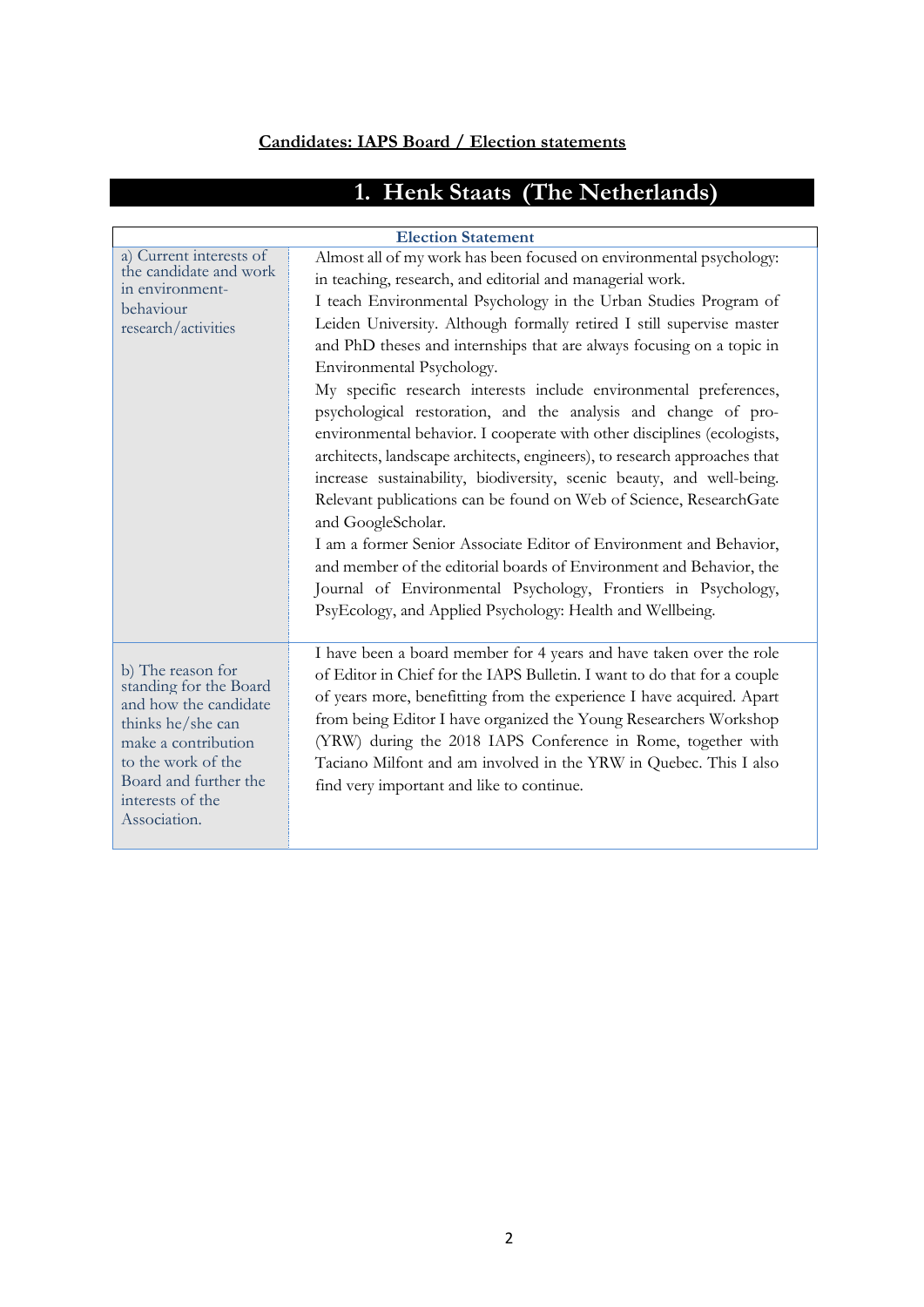#### NOMINATOR**: [José A. Corraliza]**

#### *Nominator's short supporting statement*

Henk Staats has developed his teaching and research work at the Department of Social and Organizational Psychology at Leiden University. His research interests include environmental preferences, psychological restoration, and the analysis and change of pro-environmental behaviour, among others. He has a broad vision of people-environment studies and usually collaborates with professionals and researchers from other disciplines to research approaches that increase sustainability, biodiversity, scenic beauty, and well-being. He has been associate editor of Environment and Behavior, and member of editorial boards of international people-environment studies journals. He has participated intensively in IAPS activities. In addition, he regularly collaborates with international research teams. His participation in the IAPS board can be very useful for the association. I propose that he be re-elected as a member of the IAPS board.

#### SECONDER**: [Terry Hartig]**

| Seconder's short<br>supporting statement on<br>the candidate | I wholeheartedly endorse Henk Staats as a returning candidate for the IAPS    |
|--------------------------------------------------------------|-------------------------------------------------------------------------------|
|                                                              | Board. He has a wealth of experience in the fields of relevance to IAPS. He   |
|                                                              | has long demonstrated his commitment to the organization through his          |
|                                                              | membership, participation in conferences, involvement in the restorative      |
|                                                              | Environments Network, and service on the Board. He has for many years         |
|                                                              | also demonstrated a strong commitment to the environment-behavior-            |
|                                                              | design field in general, through his scholarly and practical activities, his  |
|                                                              | teaching and mentorship, his service to organizations, of which IAPS is only  |
|                                                              | one, his work as an Associate Editor for Environment and Behavior, and        |
|                                                              | more. He has done this work with enthusiasm and energy that he has spread     |
|                                                              | to others, and with a critical capability well-tempered by kindness that is   |
|                                                              | widely appreciated. He inspires and engages. He is the kind of person that an |
|                                                              | organization like IAPS needs and can be proud to have in its leadership.      |
|                                                              |                                                                               |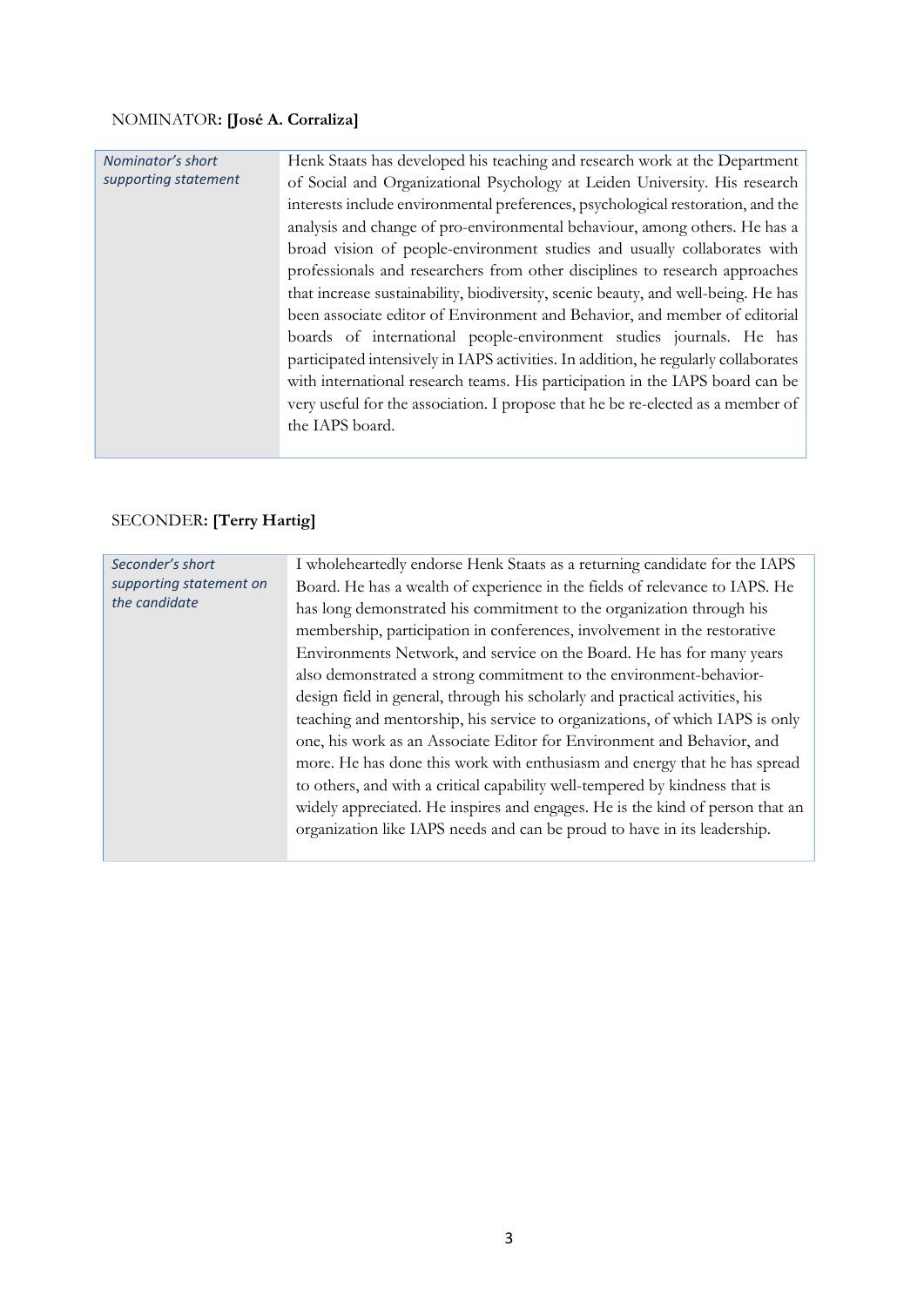### **2. Adriana Portella (Brazil)**

#### Election Statement

*a) Current interests of the candidate and work in environmentbehaviour research/activities*

My research interests are cross-disciplinary spanning urban design, urban planning, architecture and environmental psychology, exploring theoretical concepts of social inequalities, health and well-being, ageing- in-place [\(www.placeage.org\)](http://www.placeage.org/), sense of place, resilience and historical heritage. I am committed to investigate how to integrate vulnerable groups and older adults in the design of planning strategies to promote inclusive and better cities for all. My research is underpinned by a participatory framework, engaging participants as co-researchers. I have expertise in the design and application of innovative methods including photo-diaries and participatory mapping. I am also focused on quantitative research based on statistical analysis, in particular non- parametric tests. I have been working alongside vulnerable groups, including residents living in `favelas` and gentrification areas in Rio de Janeiro. In 2018, I went to the UN in Geneva to present my work: `The Olympic Legacy of Rio 2016: A City for Whom?`. My current research interest now is in the impact of the COVID-19 pandemic on the health and well-being of Venezuelan refuges living in Brazil and Colombia.

*b) The reason for standing for the Board and how the candidate thinks he/she can make a contribution to the work of the Board and further the interests of the Association.*

I have begun in the IAPS as collaborator in few activities of IAPS Newsletter and later I decided to participate of the board election, which I was successful. I am in the IAPS Board since July 2016, and I am one of the Conveners of the Environment and Gerontology network since then. My activities in the IAPS Board are related with the network, social media, membership and Bulletin. Last year, I organized the 2019 IAPS Symposium 'Ageing in Place in a World of Inequalities: How to Design Healthy Cities for All' that took place from 27 to 30 November 2019 in Brazil, in the city of Pelotas [\(https://wp.ufpel.edu.br/placeage/en/\)](https://wp.ufpel.edu.br/placeage/en/). I would like to be part of the IAPS Board for the next four years and continuous support all group in all they need. The idea of bringing together built environment and design perspectives to IAPS activities is something that I would like to continuous to collaborate as I am an architect with urban design background. I would also like to continuous contribute with research discussions bringing issues related to environment studies developed in the Global South. I also believe that a multidisciplinary network is an important step to disseminate the importance of studies related with human behaviour, and I would like to continuous contribute with this through the Environment and Gerontology network, IAPS meeting, symposiums, conference and publications (e.g. IAPS Bulletin).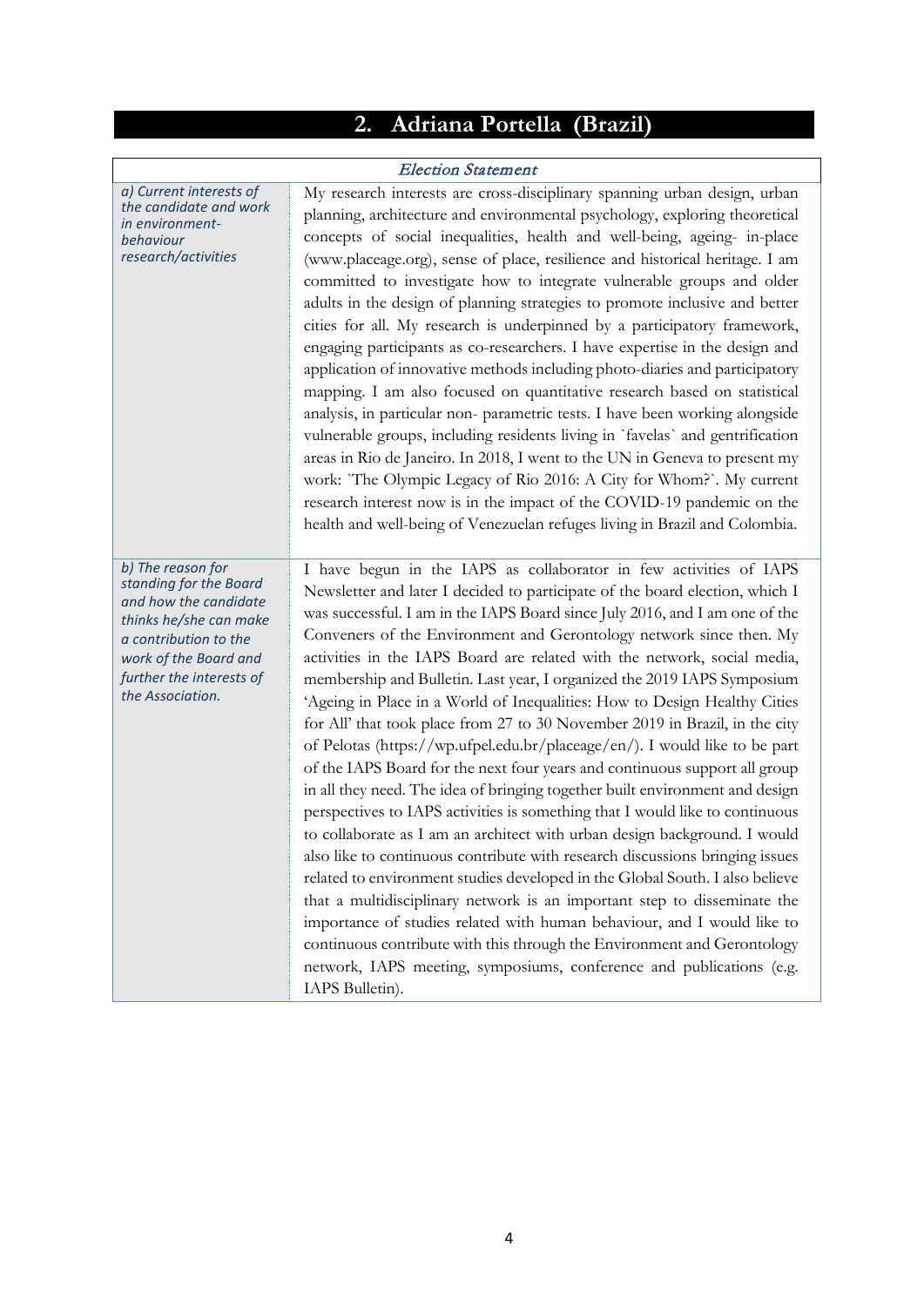#### NOMINATOR**: [Tony Craig]**

#### I have known Adriana for several years, and over the last 4 years, she has played a very active and important role on the IAPS board. Adriana brings a welcome built-environment perspective to board discussions. This is increasingly important, as people-environment studies has always embraced interdisciplinarity, and Adriana is someone I see as an exceptional interdisciplinary scholar of people-environment studies. Her work on the board has always been of high quality, and her work ethic is astounding. Soon after joining the board, Adriana took on the task of successfully managing the IAPS social media presence. She has also done an amazing job of maintaining the IAPS website with a high level of efficiency. I very much value Adriana's presence on the IAPS board and am nominating her because she brings a welcome "can-do" attitude to board activities, and her presence on the board is a clear benefit to the membership. I look forward to working with her in the coming years. *Nominator's short supporting statement*

#### SECONDER**: [Ricardo García Mira]**

| Seconder's short                         | Adriana Portella is a dynamic and experienced researcher, who has contributed |
|------------------------------------------|-------------------------------------------------------------------------------|
| supporting statement on<br>the candidate | to the field of people-environment studies both from the scientific and the   |
|                                          | management area. She has participated actively in international collaborative |
|                                          | research, with an active role as coordinator, on relevant topics within IAPS  |
|                                          | scope, as ageing friendly communities, design interventions to enable active  |
|                                          | and healthy lifestyles for older residents, and other innovative approaches   |
|                                          | from an architectural and urban planning perspective. In the management side, |
|                                          | she has served as a member of the board of IAPS during some years, where      |
|                                          | she was a key member in the dissemination of activities and social networks.  |
|                                          | Given her experience and good organizational abilities she is an excellent    |
|                                          | candidate for the IAPS board, who will encourage the efficiency of our        |
|                                          | organization.                                                                 |
|                                          |                                                                               |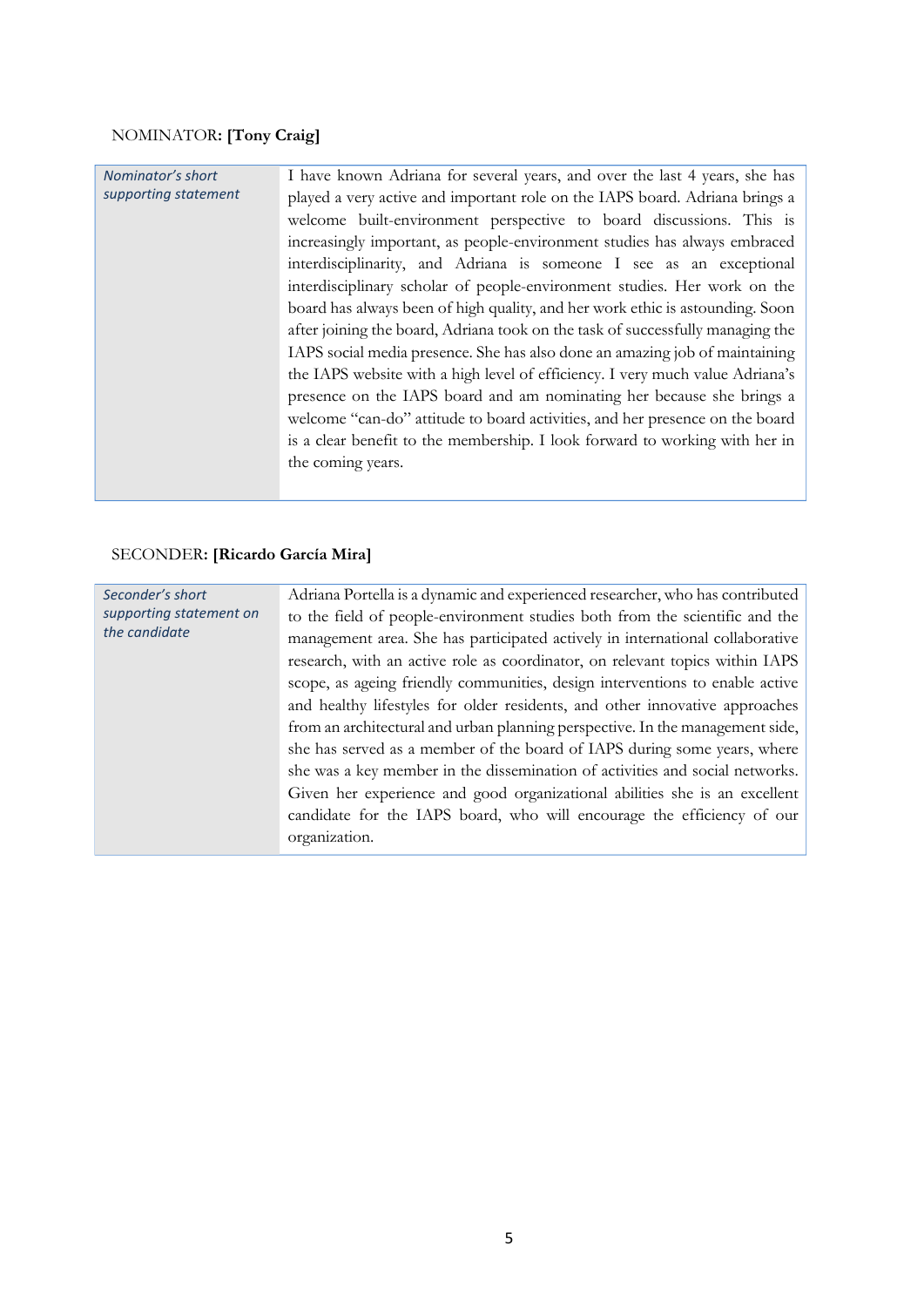# **3. Caseysimone (The Netherlands)**

| <b>Election Statement</b>                                                                                                                                                                           |                                                                                                                                                                                                                                                                                                                                                                                                                                                                                                         |
|-----------------------------------------------------------------------------------------------------------------------------------------------------------------------------------------------------|---------------------------------------------------------------------------------------------------------------------------------------------------------------------------------------------------------------------------------------------------------------------------------------------------------------------------------------------------------------------------------------------------------------------------------------------------------------------------------------------------------|
| a) Current interests of<br>the candidate and work<br>in environment-<br>behaviour<br>research/activities                                                                                            | Caseysimone is especially focused on the future digital augmentations<br>of the built environment — but sees these interventions as inherently<br>spatial. Her undergraduate work was and professional consulting is<br>focused on how environmental design affects pro-social outcomes,<br>with a primary focus on subjec4ve percep4ons of wellbeing.                                                                                                                                                  |
| b) The reason for<br>standing for the Board<br>and how the candidate<br>thinks he/she can<br>make a contribution<br>to the work of the<br>Board and further the<br>interests of the<br>Association. | As a young professional, and a new member of IAPS, Caseysimone is<br>looking to grow deeper roots in the environment-behavior sector. She<br>also is deeply committed to seeing adjacent industries (architecture,<br>social psychology, etc.) have more familiarity with the vast and<br>bourgeoning research in space, place, and human behavior studies. She<br>is also a dedicated collaborator and eager to work hand in hand with<br>the rest of the board to support the emerging needs of IAPS. |